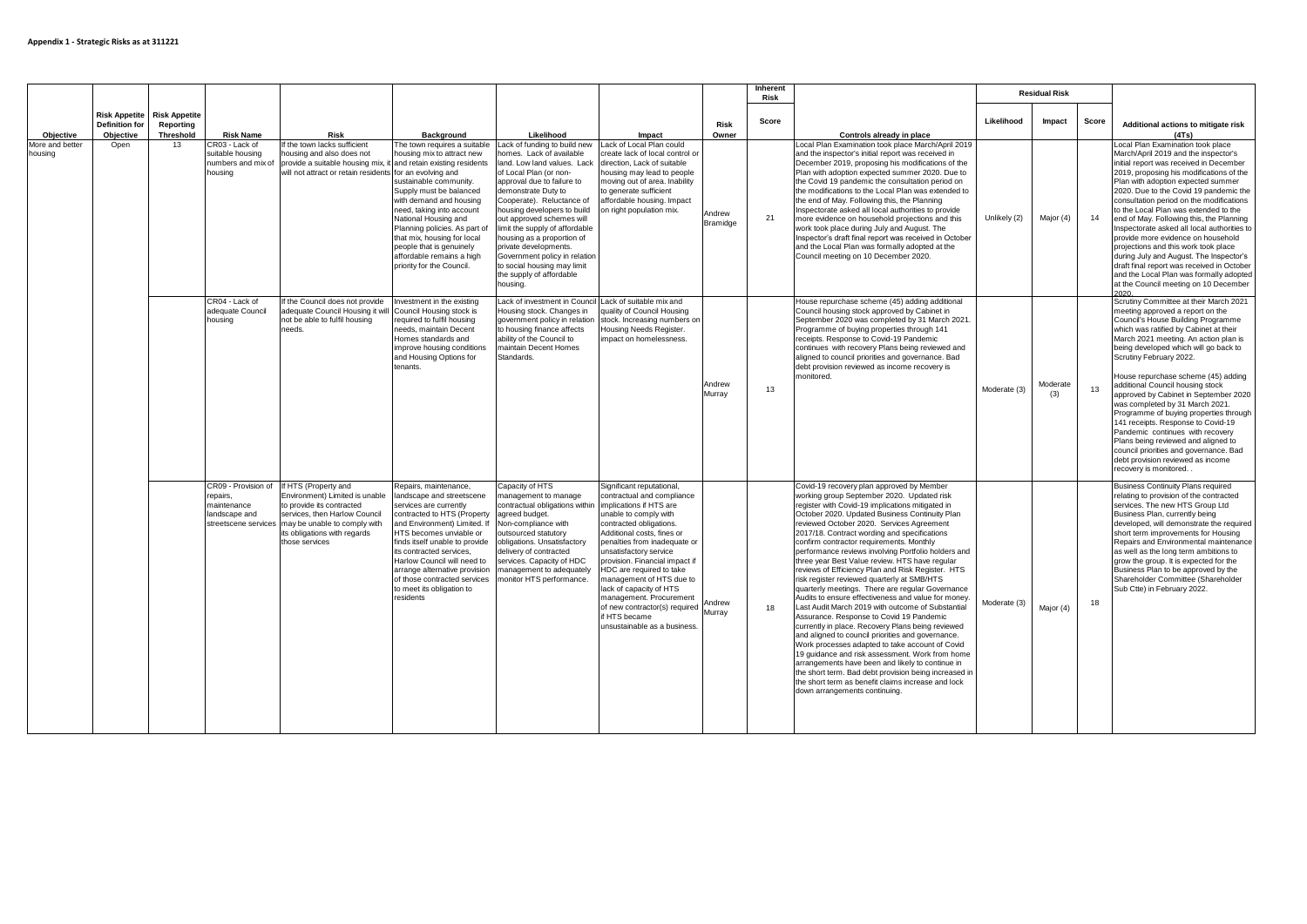| Objective                                  | <b>Risk Appetite</b> Risk Appetite<br><b>Definition for</b><br>Objective | Reporting<br><b>Threshold</b> | <b>Risk Name</b>                                                         | Risk                                                                                                                                                                                                                                            | <b>Background</b>                                                                                                                                                                                                                                                                                                                                                              | Likelihood                                                                                                                                                                                                                                                                                                             | Risk<br>Owner<br>Impact                                                                                                                                                                                                                                                                                                                                                                                                                                                              | Score | Controls already in place                                                                                                                                                                                                                                                                                                                                                                                                                                                                                                                                                                                                                                                                                                                                                                                                                                                                                                                                                                                                                                                                                                                                                           | Likelihood   | Impact          | Score | Additional actions to mitigate risk<br>(4Ts)                                                                                                                                                                                                                                                                                                                                                                                                                                         |
|--------------------------------------------|--------------------------------------------------------------------------|-------------------------------|--------------------------------------------------------------------------|-------------------------------------------------------------------------------------------------------------------------------------------------------------------------------------------------------------------------------------------------|--------------------------------------------------------------------------------------------------------------------------------------------------------------------------------------------------------------------------------------------------------------------------------------------------------------------------------------------------------------------------------|------------------------------------------------------------------------------------------------------------------------------------------------------------------------------------------------------------------------------------------------------------------------------------------------------------------------|--------------------------------------------------------------------------------------------------------------------------------------------------------------------------------------------------------------------------------------------------------------------------------------------------------------------------------------------------------------------------------------------------------------------------------------------------------------------------------------|-------|-------------------------------------------------------------------------------------------------------------------------------------------------------------------------------------------------------------------------------------------------------------------------------------------------------------------------------------------------------------------------------------------------------------------------------------------------------------------------------------------------------------------------------------------------------------------------------------------------------------------------------------------------------------------------------------------------------------------------------------------------------------------------------------------------------------------------------------------------------------------------------------------------------------------------------------------------------------------------------------------------------------------------------------------------------------------------------------------------------------------------------------------------------------------------------------|--------------|-----------------|-------|--------------------------------------------------------------------------------------------------------------------------------------------------------------------------------------------------------------------------------------------------------------------------------------------------------------------------------------------------------------------------------------------------------------------------------------------------------------------------------------|
| Regeneration and<br>a thriving<br>economy  | Hungry                                                                   | 16                            | CR02 - The Harlow<br>Offer                                               | If the Harlow Offer is poor, then<br>the town will fail to attract new<br>or retain current businesses                                                                                                                                          | A lack of private sector<br>westment and/or<br>disinvestment by retailers<br>and landowners in the Town<br>decline in its attractiveness<br>as a shopping and leisure<br>is key to retaining and<br>attracting new investment in<br>to the town                                                                                                                                | The macro economic impact<br>on the retail sector is very<br>uncertain, Low land values<br>hinder investment. The retail<br>Centre could lead to a further sector has been significantly<br>affected by Covid 19, and is<br>unlikelv to return to the<br>destination. The Harlow Offer position prior to the outbreak. | Delays or failure to deliver<br>egeneration. Damaged<br>reputation and perception<br>owards the town. Potential<br>loss of jobs and employment.<br>Jane Greer<br>Reduction in amount of<br>ncome to the Council.                                                                                                                                                                                                                                                                     | 18    | Town centre improvements. Housing mix.<br>Enterprise Zone delivery lead. Economic<br>Development Strategy. Discover Harlow Campaign.<br>Bid for Future High Street Fund funding submitted in<br>July 2020. Town Investment Plan sumitted 30/1/20.<br>Government grants may support some businesses                                                                                                                                                                                                                                                                                                                                                                                                                                                                                                                                                                                                                                                                                                                                                                                                                                                                                  | Moderate (3) | Moderate<br>(3) | 13    | Continued work with ECC to deliver road<br>and transport infrastructure<br>improvements. Develop forward plan for<br>improving transport infrastructure in<br>Harlow. Take forward EZ skills plan to<br>support development of a skilled<br>workforce. Town Centre public realm<br>improvements.                                                                                                                                                                                     |
| Wellbeing and<br>social inclusion          | Moderate                                                                 | $\mathbf{R}$                  | CR05 - Inability to<br>fullfill Community<br>Wellbeing role              | If the Council is unable to fulfil<br>its community wellbeing role,<br>then partnering and strategic<br>opportunities may be lost,<br>mpacting the future of<br>discretionary services                                                          | Discretionary services are<br>community leadership role<br>which relies to soeme extent<br>on co-production and co-<br>operation of other agencies<br>and organisations                                                                                                                                                                                                        | Health and wellbeing of the<br>dependent ipon the Council's community could be affected<br>due to inability to bring<br>together partners and<br>agencies to deliver adequate<br>services. Discretionary<br>services budget likely to be<br>restricted or removed.                                                     | Residents unable to access<br>adequate services.<br>Frustration of community<br>cohesion. Perception of<br>Jane Greer<br>Harlow Offer could<br>deteriorate.                                                                                                                                                                                                                                                                                                                          | 13    | Safer Harlow Partnership, Regeneration Strategy                                                                                                                                                                                                                                                                                                                                                                                                                                                                                                                                                                                                                                                                                                                                                                                                                                                                                                                                                                                                                                                                                                                                     | Moderate (3) | Moderate<br>(3) | 13    | Crime and anti-social behaviour<br>partnerships. Communications Plan (e.g.<br>to tackle perceptions). Review of<br>financial sustainability and delivery<br>models of discretionary services. Health<br>and Wellbeing Strategy will now be<br>delivered by Autumn 2022                                                                                                                                                                                                               |
| A Clean and<br>areen<br>environment        | Moderate                                                                 | 8                             | CR06 - Lack of<br>Resources and<br>Capacity, Council<br>and key partners | If the resources and capacity of<br>the Council and key partners<br>are diminished, the Council may priorities and resources<br>not be able to fulfil its<br>community aspirations                                                              | Tension between<br>expectations of residents,<br>available for street cleaning,<br>waste & recycling, unadopted customer expectations not<br>highways maintenance &<br>landscaping requires careful<br>prioritisation and<br>management of expectation                                                                                                                         | Lack of resources and/or<br>capacity deliver services,<br>failure to communicate<br>objectives and initiatives,<br>managed                                                                                                                                                                                             | Environmental services<br>actions delayed, recycling<br>rates stagnate or diminish,<br>Resources diverted to<br>Andrew<br>reactive rather than proactive<br>Bramidge<br>actions e.g. increase fly<br>tipping. Reduced resident<br>satisfaction.                                                                                                                                                                                                                                      | 18    | Essex Waste Management Plan, Waste Collection<br>Contract, Street Scene 'contract' with HTS,<br>Landscapes 'contract' with HTS (however due to<br>Covid 19 much of the landscape programme was<br>frozen part of 2020/2021), Town Park regeneration<br>project, NEPP. New Landscape Officer post<br>recruited in January 2020.                                                                                                                                                                                                                                                                                                                                                                                                                                                                                                                                                                                                                                                                                                                                                                                                                                                      | Moderate (3) | Major (4)       | 18    | Review the service specification with<br>HTS and review the structure of the<br>waste contract with Veolia. Budget<br>review process.                                                                                                                                                                                                                                                                                                                                                |
|                                            |                                                                          |                               | repairs.<br>maintenance<br>landscape and                                 | CR09 - Provision of If HTS (Property and<br>Environment) Limited is unable<br>to provide its contracted<br>services, then Harlow Council<br>streetscene services may be unable to comply with<br>its obligations with regards<br>those services | Repairs, maintenance,<br>landscape and streetscene<br>services are currently<br>contracted to HTS (Property<br>and Environment) Limited. If<br>HTS becomes unviable or<br>finds itself unable to provide<br>its contracted services.<br>Harlow Council will need to<br>arrange alternative provision<br>of those contracted services<br>to meet its obligation to<br>residents | Capacity of HTS<br>management to manage<br>contractual obligations within<br>agreed budget.<br>Non-compliance with<br>outsourced statutory<br>obligations. Unsatisfactory<br>delivery of contracted<br>services. Capacity of HDC<br>management to adequately<br>monitor HTS performance.                               | Significant reputational,<br>contractual and compliance<br>implications if HTS are<br>unable to comply with<br>contracted obligations.<br>Additional costs, fines or<br>penalties from inadequate or<br>unsatisfactory service<br>provision. Financial impact if<br>HDC are required to take<br>management of HTS due to<br>lack of capacity of HTS<br>management. Procurement<br>Andrew<br>of new contractor(s) required<br>Murrav<br>if HTS became<br>unsustainable as a business. | 18    | Covid-19 recovery plan approved by Member<br>working group September 2020. Updated risk<br>register with Covid-19 implications mitigated in<br>October 2020. Updated Business Continuity Plan<br>reviewed October 2020. Services Agreement<br>2017/18. Contract wording and specifications<br>confirm contractor requirements. Monthly<br>performance reviews involving Portfolio holders and<br>three year Best Value review. HTS have regular<br>reviews of Efficiency Plan and Risk Register. HTS<br>risk register reviewed quarterly at SMB/HTS<br>quarterly meetings. There are regular Governance<br>Audits to ensure effectiveness and value for money.<br>Last Audit March 2019 with outcome of Substantial<br>Assurance. Response to Covid 19 Pandemic<br>currently in place. Recovery Plans being reviewed<br>and aligned to council priorities and governance.<br>Work processes adapted to take account of Covid<br>19 quidance and risk assessment. Work from home<br>arrangements have been and likely to continue in<br>the short term. Bad debt provision being increased in<br>the short term as benefit claims increase and lock<br>down arrangements continuing. | Moderate (3) | Major (4)       | 18    | <b>Business Continuity Plans required</b><br>relating to provision of the contracted<br>services. The new HTS Group Ltd<br>Business Plan, currently being<br>developed, will demonstrate the required<br>short term improvements for Housing<br>Repairs and Environmental maintenance<br>as well as the long term ambitions to<br>grow the group. It is expected for the<br>Business Plan to be approved by the<br>Shareholder Committee (Shareholder<br>Sub Ctte) in February 2022. |
| Successful<br>children and<br>young people | Cautious                                                                 | 5                             | CR07 - Ability to<br>family aspirations                                  | If we are unable to support<br>support children and children and young people's<br>(and their families) aspirations,<br>this will adversely impact the<br>skills and educational<br>attainment of school leavers                                | Engagement of young<br>people (and their families)<br>and opportunities for all in<br>education employment and<br>the community will provide<br>opportunities to raise<br>aspirations and the current<br>skill base                                                                                                                                                            | Lack of: leisure opportunities<br>for children; youth services;<br>health services; clubs e.g.<br>scouts. Low levels of 'school<br>readiness'.                                                                                                                                                                         | Lack of educational<br>attainment and aspirations<br>leading to restriction in future<br>employment opportunities for Jane Green<br>school leavers.                                                                                                                                                                                                                                                                                                                                  | 13    | Signposting for residents (often through ECC),<br>Partner agencies (statutory, voluntary, schools),<br>promotion of and support to UTC, ARU and college,<br>Youth Council, Harlow School Readiness project<br>and other similar initiatives. Ensure council<br>actibvities are available " virtually"                                                                                                                                                                                                                                                                                                                                                                                                                                                                                                                                                                                                                                                                                                                                                                                                                                                                               | Unlikely (2) | Moderate<br>(3) | 9     | Support creation and development of<br>apprenticeships for young people,<br>Engage with a range of partners to<br>support families with complex needs,<br>The Harlow School Readiness project<br>has been extended across town                                                                                                                                                                                                                                                       |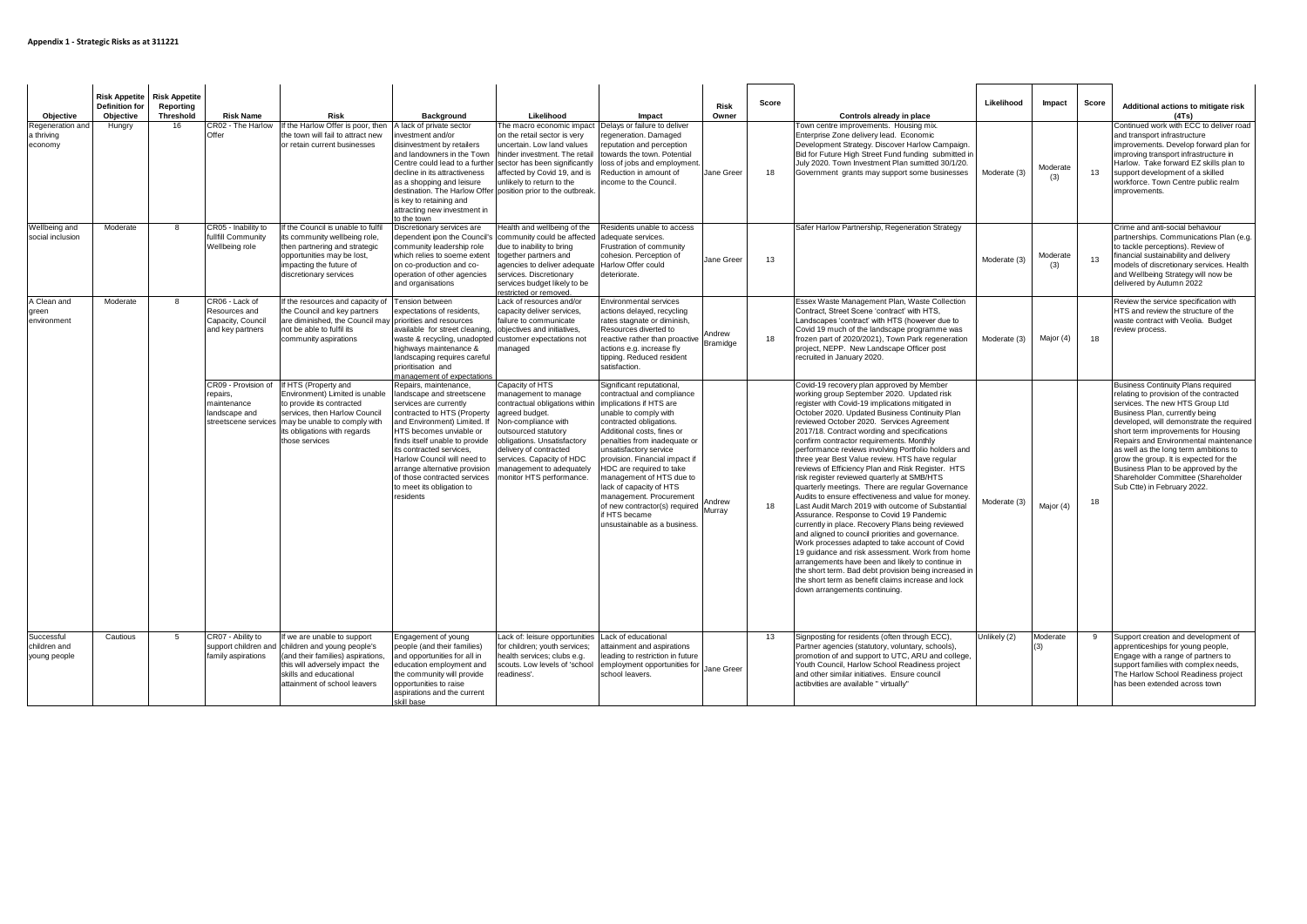| Objective<br>Being the<br>Community<br>Leader | <b>Risk Appetite</b> Risk Appetite<br><b>Definition for</b><br><b>Objective</b><br>Open | Reporting<br>Threshold<br>13 | <b>Risk Name</b><br>CR10 - Inability to<br>fullfill Community<br>Leadership role | Risk<br>If the Council is unable to fulfil<br>its community leadership role,<br>then partnering and strategic<br>opportunities may be lost                                                                    | <b>Background</b><br>The Council should take a<br>leading role in promoting<br>Harlow as a great place to<br>live and work, and to<br>champion the need for new<br>infrastructure to enable<br>Harlow to thrive                                                                                                                                                                                                         | Likelihood<br>Lack of lobbying, promotion<br>and funding. Lack of buy-in<br>from stakeholders and<br>partners                                                                                                                                                                                                                                                                                                                                                                                                        | Impact<br>Stagnation, lack of town<br>development and growth,<br>lack of identity and<br>recognition                                                                                                                                                                                                | Risk<br>Owner<br><b>Brian</b><br>Keane | Score<br>21 | Controls already in place<br>Climate Emergency measures, lobbying for new<br>infrastructure e.g. hospital, road network.<br>Town Centre Improvements and funding<br>Town Centre Award                                                                                                                                                                                                                                                                                                                                                                                                                                                                                                                                    | Likelihood<br>Unlikely (2) | Impact<br>Major (4) | Score<br>14 | Additional actions to mitigate risk<br>(4Ts)<br>Continue to lobby and liaise with<br>stakeholders                                                                                                                                                                                                                                                                                                                                                                                                                                                                                                            |
|-----------------------------------------------|-----------------------------------------------------------------------------------------|------------------------------|----------------------------------------------------------------------------------|---------------------------------------------------------------------------------------------------------------------------------------------------------------------------------------------------------------|-------------------------------------------------------------------------------------------------------------------------------------------------------------------------------------------------------------------------------------------------------------------------------------------------------------------------------------------------------------------------------------------------------------------------|----------------------------------------------------------------------------------------------------------------------------------------------------------------------------------------------------------------------------------------------------------------------------------------------------------------------------------------------------------------------------------------------------------------------------------------------------------------------------------------------------------------------|-----------------------------------------------------------------------------------------------------------------------------------------------------------------------------------------------------------------------------------------------------------------------------------------------------|----------------------------------------|-------------|--------------------------------------------------------------------------------------------------------------------------------------------------------------------------------------------------------------------------------------------------------------------------------------------------------------------------------------------------------------------------------------------------------------------------------------------------------------------------------------------------------------------------------------------------------------------------------------------------------------------------------------------------------------------------------------------------------------------------|----------------------------|---------------------|-------------|--------------------------------------------------------------------------------------------------------------------------------------------------------------------------------------------------------------------------------------------------------------------------------------------------------------------------------------------------------------------------------------------------------------------------------------------------------------------------------------------------------------------------------------------------------------------------------------------------------------|
| Sound Resource<br>Management                  | Cautious                                                                                | -5                           | CR01 - Financial<br>Resilience                                                   | If a sustainable budget is not<br>secured, then the Council will<br>lack financial resilience                                                                                                                 | The Government's fiscal<br>policy in respect of deficit<br>reduction reducing public<br>sector funding combined with reduced Government<br>the Council's limited ability to<br>raise income could result in<br>the Council's financial<br>resilience being at risk. In<br>addition uncertainty exists in<br>respect of the Government's<br>plans for local government<br>funding reform and business<br>rates retention | Options for increasing<br>revenue to enable the<br>Council to compensate fo<br>Funding are becoming<br>extremely limited. Given the<br>budget reductions already<br>made further budget savings the MTFS there could be an<br>will be extremely challenging impact on Council's ability to<br>if services are to be<br>protected. Pressures are now and community aspirations in<br>evident not only in the<br>General Fund but also the<br>Housing Revenue Account<br>as a result of Government<br>policy on rents. | The impact of any further<br>significant budget cuts to<br>enable a balanced budget to<br>be delivered could have a<br>major impact on delivery of<br>the Council's corporate<br>objectives. Over the period of<br>meet statutory responsibilities Freeman<br>respect of discretionary<br>services. | Simon                                  | 21          | Development of the Council's MTFS and the<br>detailed planning of future budgets is now<br>undertaken early in the financial year and is an on-<br>going process rather than an annual review and is<br>linked with the monthly Budget Monitoring process.<br>The council has approved a three year MTFP which<br>reflects that there are small projected budget gaps<br>over the period 2021/22 to 2023/24. Ongoing<br>uncertainty stems from both the proposals regarding<br>the new Governement Funding distribution<br>methodology and the actual level of resources to be<br>distribute through that mechanism. In addition, the<br>impacts from Covid-19 are still unclear and could<br>impact on baseline funding | Moderate (3)               | Major (4)           | 18          | Whilst the pressures generated in the<br>Council's grant income are largely driven<br>by Government policy the financial<br>situation continues to be monitored at a<br>high frequency. The Administration will<br>continue to be provided with detailed<br>financial information and will be<br>appropriately supported in reaching<br>decisions upon how these financial<br>challenges can be faced. The draft<br>2022/23 financial settlement is aligned<br>with previous assumptions and the<br>variations related to Covid are<br>manageable within the specific funding<br>earmarked for this purpose. |
| Equalities and<br>Fairness                    | Moderate                                                                                | 8                            | CR08 - Equality and<br>Diversity                                                 | If the Council does not promote<br>Equalities and Fairness. Then<br>residents and employees may<br>not enjoy an environment that is<br>free from discrimination.<br>harassment, victimisation and<br>bullying | The aims of equality and<br>diversity are to ensure that<br>everyone has access to the<br>same opportunities and the<br>same, fair treatment. The<br>Council is committed to<br>improving the outcomes for<br>all and preventing any form<br>of discrimination and works<br>to meets all its legal duties<br>under the Equality Act 2010<br>regarding equality and<br>diversity                                         | Decision making not open.<br>transparent or fair.<br>Lack of recognition of<br>diversity of Harlow<br>Reputation                                                                                                                                                                                                                                                                                                                                                                                                     | Discrimination, harassment<br>and victimisation and other<br>conduct prohibited by the<br>Equality Act.                                                                                                                                                                                             | Brian<br>Keane                         | 23          | <b>Corporate Equalities Policy</b><br>Safeguarding Policies and Training<br>Equality training for all Officers and Councillors<br>Partnership working with the Health and Wellbeing<br>Board<br>Procurement Strategy reflects values of 'Fairness<br>and Equality'<br>Men's Shed project<br>'time credit' scheme in conjunction with Essex<br>County Promotion of volunteering amongst Harlow's<br>residents.                                                                                                                                                                                                                                                                                                            | Moderate (3)               | Major (4)           | 18          | Implement the Corporate Equalities<br>Action Plan<br>Publication of information relating to<br>people who share protected<br>characteristic who are employees and<br>people affected by the Council's policies<br>and procedures.<br>Implement recommendations from the<br>Religious Diversity Working Party.                                                                                                                                                                                                                                                                                                |